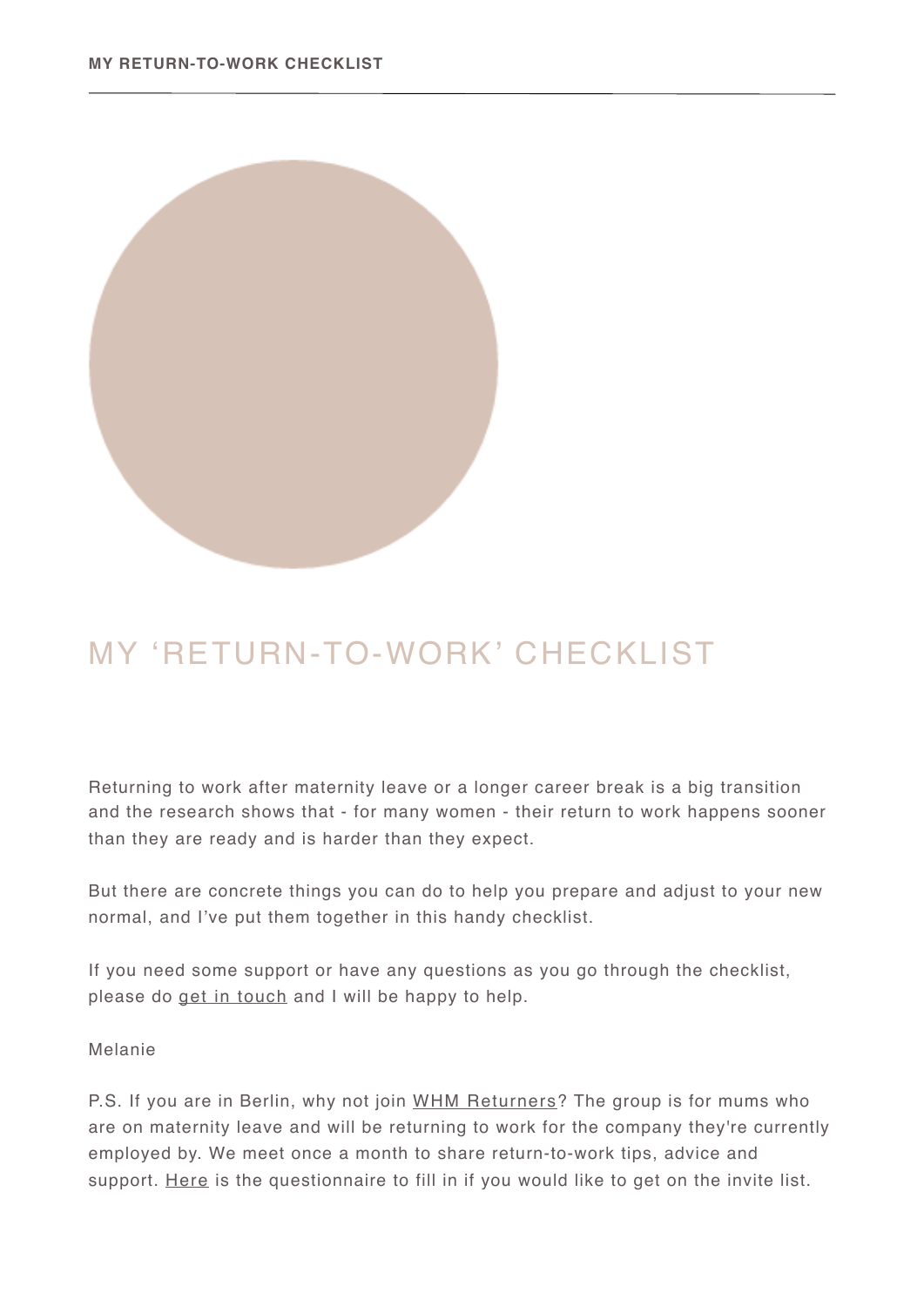## Preparing to return to work

I have…

- Reminded myself of the reasons why I am returning to work and the benefits for me and my family.
- Increased my energy and enthusiasm for my return by spending time with the people who are encouraging me to make this change, rather than those who are questioning or critical of my decision.
- Contacted other mums I know that have returned to work, and asked how they returned to work and what helpful tips they could pass onto me.
- Worked out the financial impact of returning to work, and prepared a weekly budget of the likely costs (childcare, transport etc) versus likely or known income.
- Brought my workplace skills and knowledge back up-to-date by re-subscribing to professional journals, reading related press, taking update/refresher courses, going to seminars and conferences, and meeting up with ex-colleagues.
- Boosted my confidence by listing my previous work accomplishments, and my skills and strengths to remind myself of the value I have to offer in the workplace.
- Written a list of my 'non-negotiables' at work and at home. For example at work, are you prepared to work beyond the standard hours, either at home or in the office? If you are prepared to work beyond the standard hours, then how often and for how long for? How prepared are you to keep i touch (by email or phone) or attend meetings outside your agreed work time?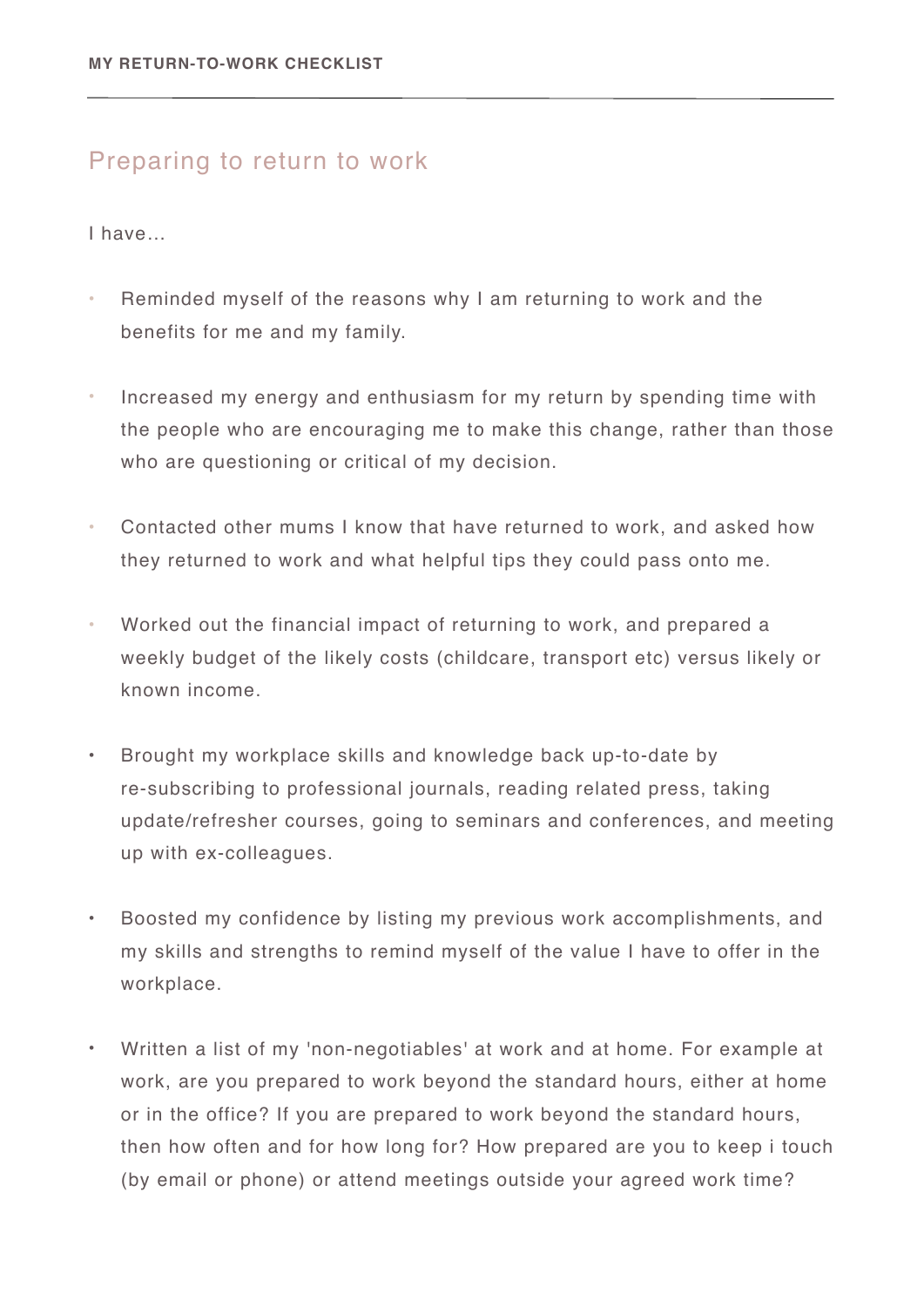At home, maybe you decide that eating evening meals together as a family is important to you and something you aren't prepared to compromise on. Or maybe you'd like to keep the weekends family focused, and work free?

- Written a list of the things I am going to let go of at home once I have started back at work, including the things I will stop doing or what I will delegate. Housework is a good example, and baking homemade cakes for the school fair is another!
- Put a strong support system in place a caregiver (plus back-up emergency care), cleaner etc, and if I'm struggling at work and/ or home, I know who I can ask for help - a family member, friend, coach.
- Prepared my family for my return to work, including talking to my partner to agree on how we are going to share our home responsibilities.
- Dealt with any looming feelings of 'mum guilt' as much as I possibly can.
- A feeling of being 'put together' and confident about my appearance.
- Spoken to my manager and HR about my work arrangements (e.g. phased return, flexible start and finish times for the first few weeks) and know what my first week back at work will look like.
- Done a 'practice run' of my morning drop off and travel to work and considered what my routine might need to look like in order to get to work on time and ready, and what support I have available to help.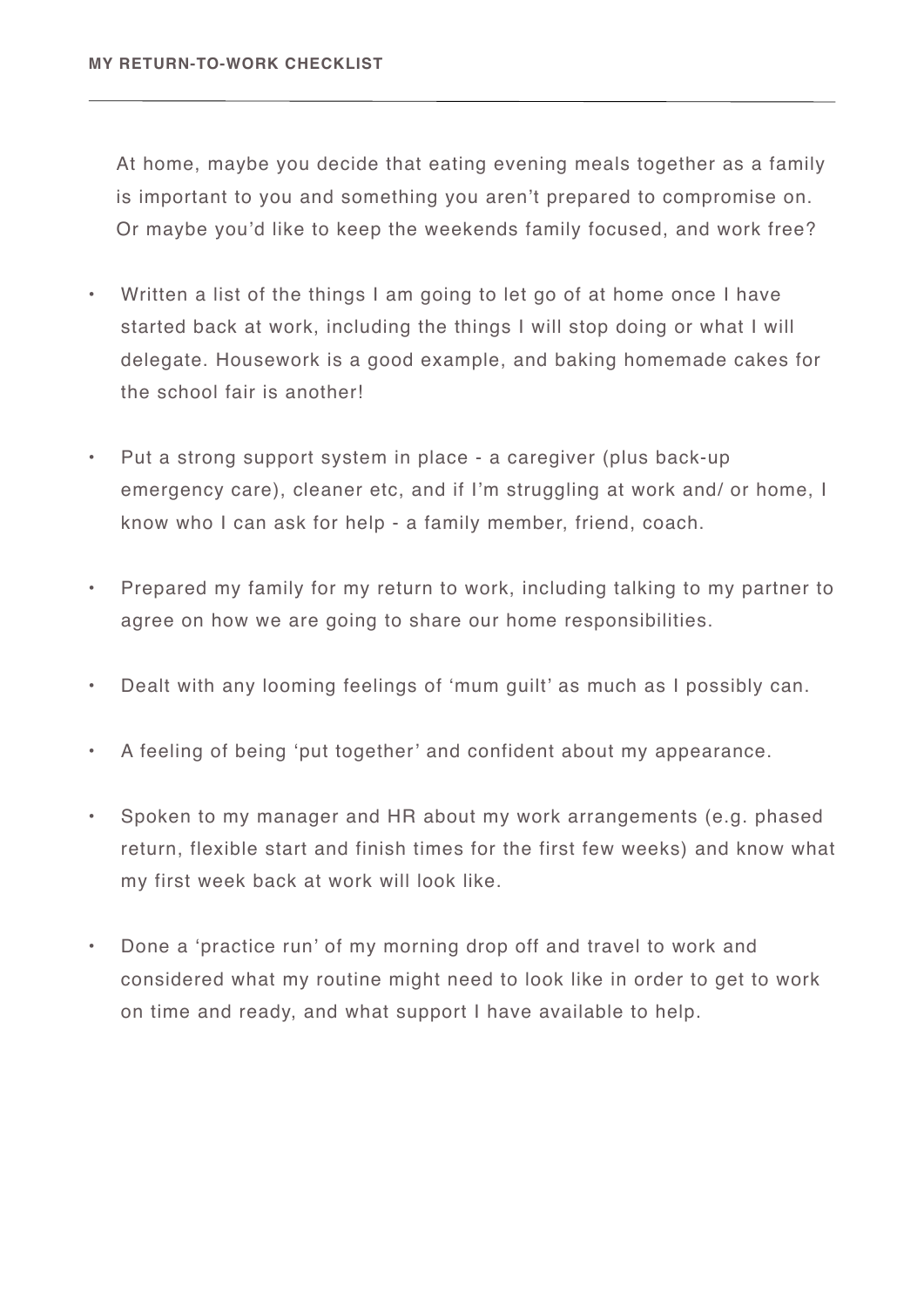## During the first three months back at work

I have…

- Managed my colleagues' expectations of my capacity during the first weeks and months back at work - and even more importantly, managed my own.
- Set clear/ tangible/ measurable goals to work towards in my new role, and ensured my manager is aligned with them. I have built in opportunities for quick results that will enhance my reputation as someone who delivers.
- Ensured I am spending the time I have both at work and at home on the 'right' things, and I am using my time effectively.
- Identified the colleagues with whom it is essential to build rapport, and with the limited time I have for networking, I am concentrating my time and energy on these relationships. And I have organised my home-life so that I make it to a few social events, as I know this is a great opportunity to get to know my colleagues on a more personal level.
- A clear idea of how I wish to be known in the workplace, and have figured out how I can demonstrate my 'personal brand' as I work towards achieving the goals I have set and building new relationships.
- Put aside 15 minutes a week to write down what I have achieved at work. It is not only a good way of building a case for a raise or promotion, but also in giving me confidence and pride in my work.